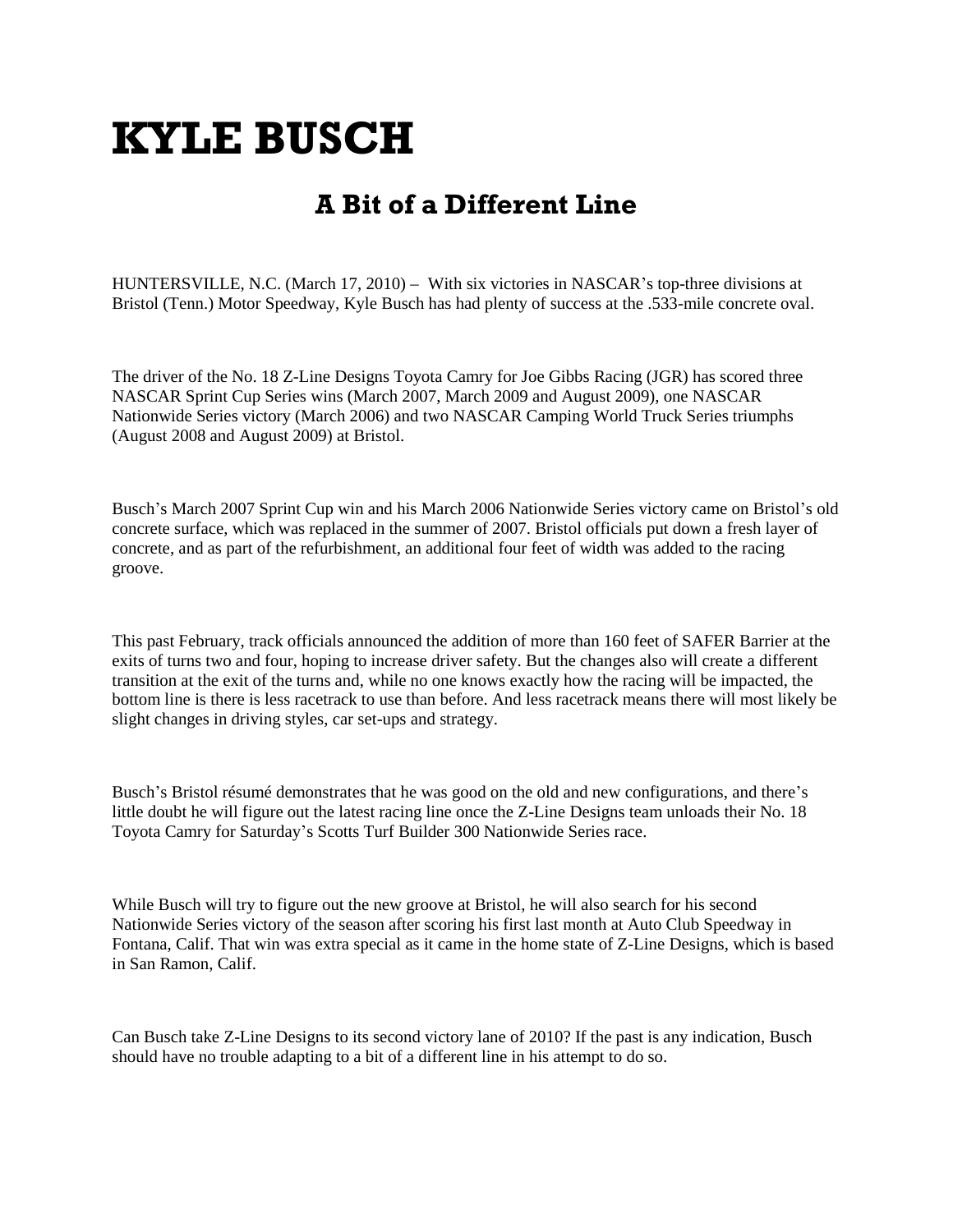## **What do you think of the new SAFER Barrier at Bristol Motor Speedway that narrowed the racing surface?**

" I like all the room you can get at some of these racetracks, so that's going to make it tough. They did it for the excitement of the racetrack and to try and put some bumping and grinding back into that place. It's going to slow the pace up, probably a little bit, because we know we don't have as much on the exits to use up. Maybe it will make for better racing. I'm hoping so."

### **All races on the Nationwide Series schedule are tough, but what makes Bristol so challenging?**

" Anything can happen there and you can get caught up in somebody else's wreck. Things happen so fast there that, sometimes, you don't have anywhere to go. It's not like the big tracks, where you might have the apron or the grass to avoid an accident. You just try to get in a rhythm, avoid the wrecks and put yourself in position to win at the end."

### *Jason Ratcliff, crew chief, No. 18 Z-Line Designs NASCAR Nationwide Series Toyota Camry*

### **Will the changes at Bristol affect your set-up at all?**

" We're thinking about it. Potentially, it could change some things. We've got a basic game plan, put together based off assumption, obviously. Other than that, we're going to unload there like we normally do and work off of that."

### **You've had some success at Bristol in the past, but have not been able to get to victory lane with Kyle Busch. How important is a win there for the Z-Line Designs team?**

" We feel like we've had the car to do it and Kyle's driving really well. I feel like we've either given some away or had some taken away by something out of our control. It's one of those tracks that everybody wants to win at because it's so tough. It's almost a survival deal. You know that if you win that race, it's more than just having a good race car. You had to overcome a lot of adversity throughout the day, whether it be on pit road or the racetrack. One little mistake from a guy running  $35<sup>th</sup>$  can take you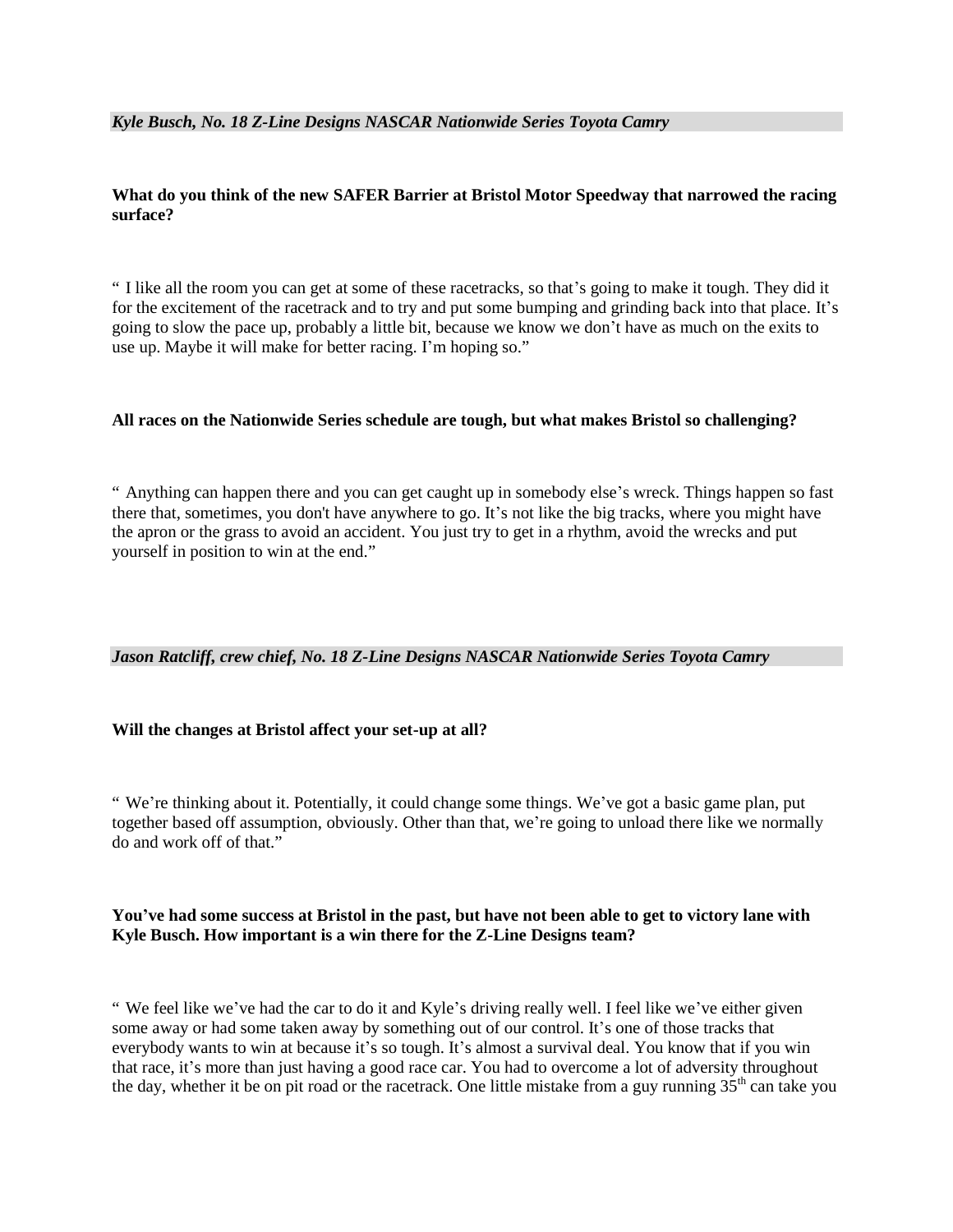out, even if you're in the top-five. It's a tough place. It's a big place to win. We feel like we've got what it takes and it's high on our list, for sure."

#### **Are you happy with the start of the season, thus far?**

" We would have liked to have run better at Vegas. We had a really good car in practice. For whatever reason, whether the track cooled off or what, at the beginning of the race, I didn't feel like we were where we needed to be. I'm not going to say I didn't make the right adjustments but, for some reason, I couldn't make enough adjustments to get the car where we needed it to be in the race. I was disappointed in that because I felt we had a good car going into the race. California, I was pleased with. We weren't the car to beat all day, but we made good adjustments and I feel like I know where we missed it. We left there with a win. It was a good run and we left there knowing what we need to do to get better. At this point, I'm fairly happy with it. I wish we would have run better at Vegas but, all in all, I think we are where we need to be at this point in the season. We need to step it up a little bit to stay ahead of the competition but, all in all, not a bad start."

*The Car*

**Chassis No. 1884:** This car's first start came in July 2008 at Chicagoland Speedway in Joliet, Ill., where Busch started 10<sup>th</sup> and led 101 of 200 laps en route to victory in the Dollar General 300. The car was not used again until March 2009 at Bristol, where Busch started fourth and led 156 of 300 laps en route to a sixth-place finish. The next start for Chassis 1884 came in May 2009 at Dover (Del.) International Speedway, where Busch started third, led 108 of 200 laps but finished a disappointing  $17<sup>th</sup>$ . The car was not used again until August at Bristol, when Busch started  $15<sup>th</sup>$  and finished  $28<sup>th</sup>$  after being involved in an accident not of his making. The last time Chassis 1884 saw action was in September at Dover, when Busch won the pole and led 109 laps on his way to a fourth-place result.

#### *Meet the No. 18 Z-Line Designs / Joe Gibbs Racing Team*

**Primary Team Members:**

Engine Tuner: Kevin Grubb Spotter: Jeff Dickerson

Driver: Kyle Busch Crew Chief: Jason Ratcliff

Car Chief: Leo Thorson Engine Builder: Mark Cronquist